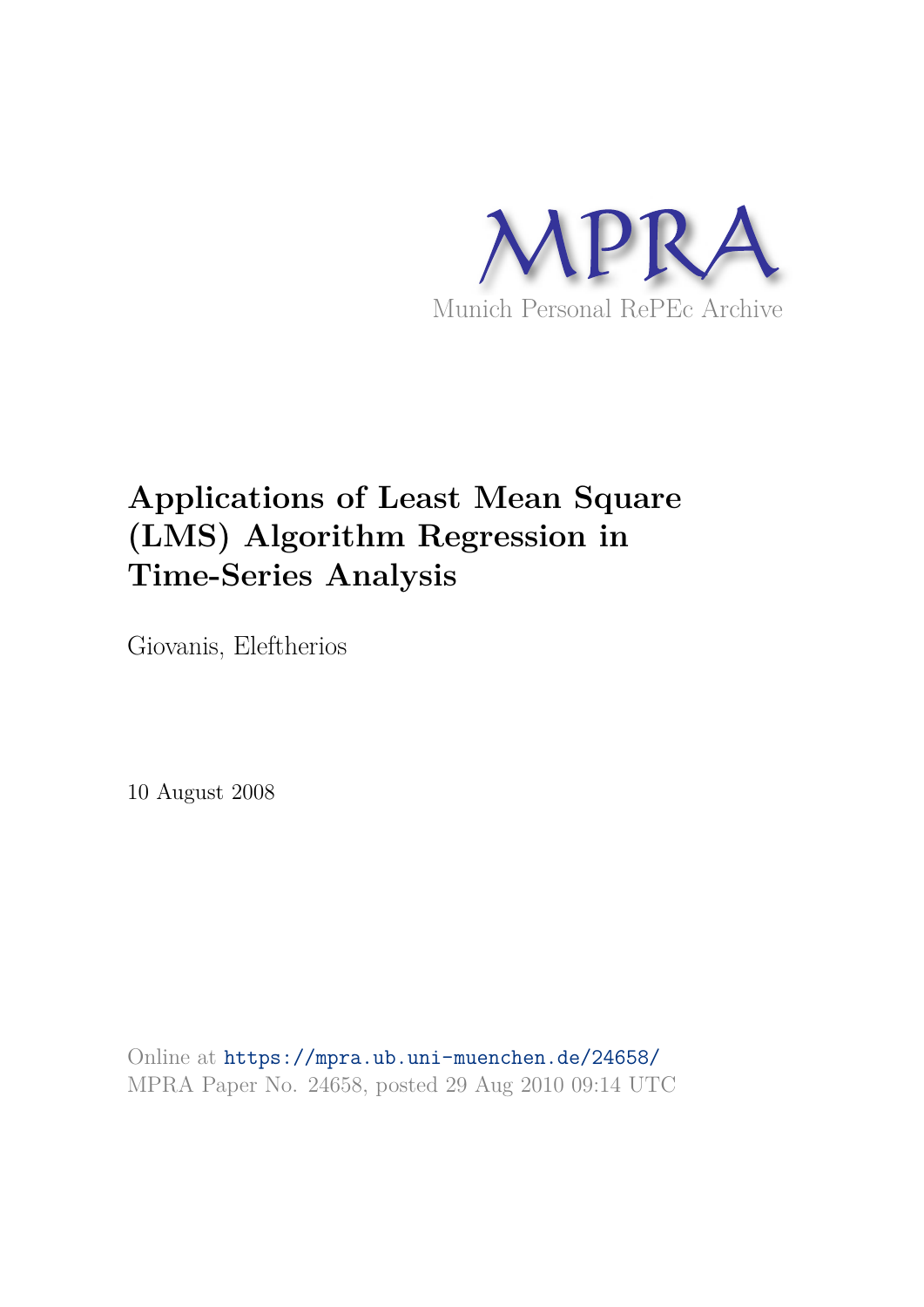#### **Applications of Least Mean Square (LMS) Algorithm Regression** in Time-Series Analysis

#### Eleftherios Giovanis

#### **Abstract**

In this paper we present a very brief description of least mean square algorithm with applications in time-series analysis of economic and financial time series. We present some numerical applications; forecasts for the Gross Domestic Product growth rate of UK and Italy, forecasts for S&P 500 stock index returns and finally we examine the day of the week effect of FTSE 100 for a short period.  $\overline{A}$  full programming routine written in MATLAB software environment is provided for replications and further research applications.

Keywords: LMS; Least Mean Square Algorithm; MATLAB; time-series; stock returns; gross domestic product; forecast

#### 1. Introduction

Gabor (1954) was the first to conceive the idea of a nonlinear adaptive filter in 1954 using a Volterra series. The Least Mean Square (LMS) algorithm, introduced by Widrow and Hoff in 1959 is an adaptive algorithm. LMS incorporates an iterative procedure that makes successive corrections to the weight vector in the direction of the negative of the gradient vector which eventually leads to the minimum mean square error. Compared to other algorithms LMS algorithm is relatively simple; it does not require correlation function calculation nor does it require matrix inversions. An *adaptive filter* is defined as a self-designing system that relies for its operation on a recursive algorithm, which makes it possible for the filter to perform satisfactorily in an environment where knowledge of the relevant statistics is not available. In this paper we do not compare the results with those of other methods, because our purpose is to present only the procedure and some empirical examples. Additionally, there are many models to compare with, as also even if we test for example ten different timeseries in 50 countries it will not be enough.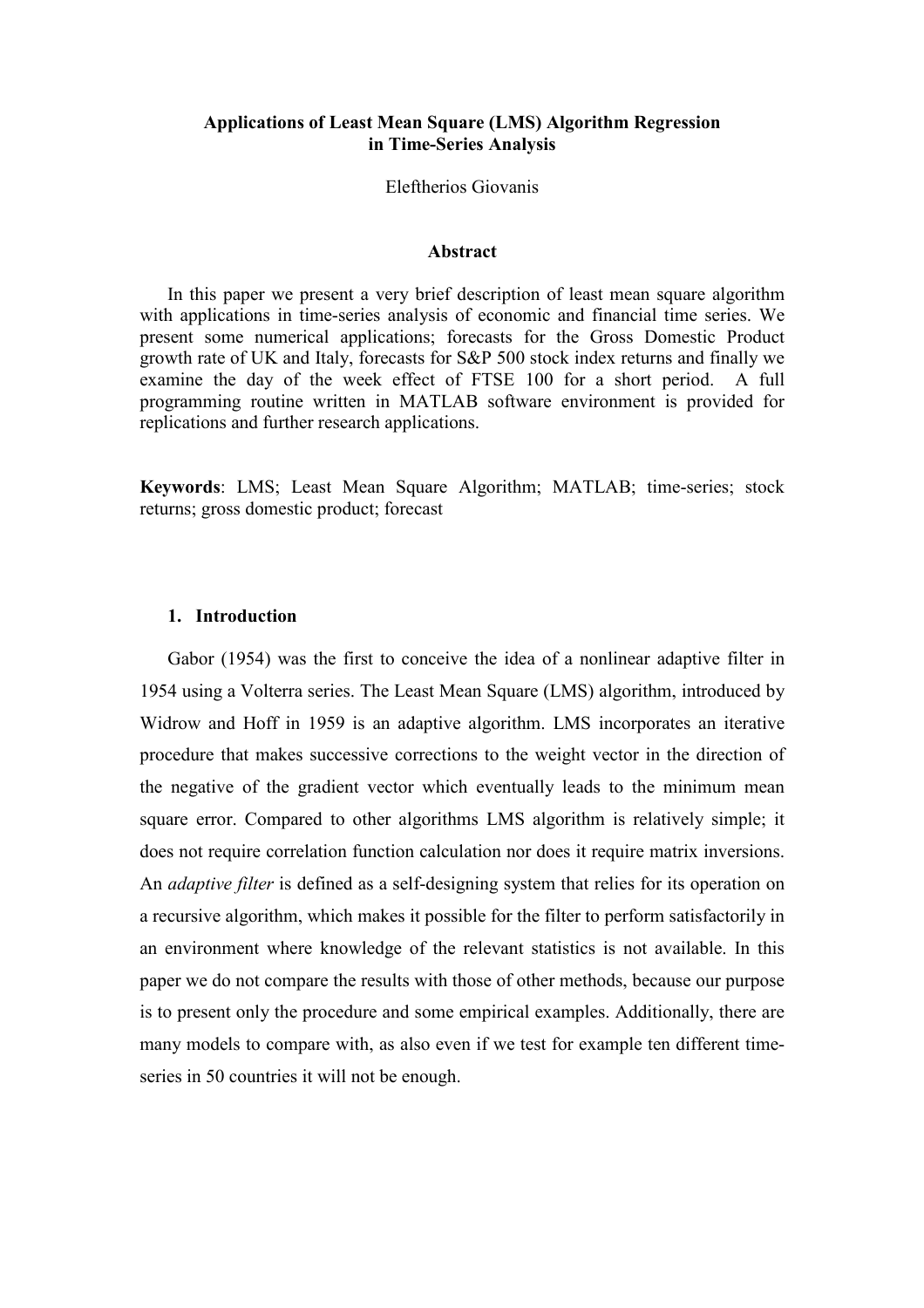## 2. Methodology

Assuming that all the signals involved are real-valued signals the LMS the elements for LMS algorithm are (Haykin, 1996; Hayes, 1996) :

Tap-weight vector 
$$
\overline{w} = [w_0, w_1, w_2, \dots, w_{N-1}]^T
$$
 (1)

Signal input 
$$
\bar{x}(n) = [x(n), x(n-1), x(n-2), \dots, x(n-N+1)]^T
$$
 (2)

Filter output 
$$
y(n) = \overline{w}^T \overline{x}(n)
$$
 (3)

$$
Error signal \ e(n) = d(n) - y(n) \tag{4}
$$

Function (4) is the error or cost function and LMS is used in order to minimize it. A simple algorithm can be written as for  $i=1:nk$ ,

$$
e(i)=d(i)-w(i)*x(i);
$$
  
\n $w(i)=w(i) + (m*e(i)*x(i))$ 

end

, where  $e$ , x and w are defined as previously and m is the adaptation rate. The learning rule is just the relation

$$
w_{kj}(n+1) = w_{kj}(n) + \eta \cdot \Delta w_{kj}(n) \tag{5}
$$

where the Greek letter  $\eta$  denotes the learning rate. In figure 1 we present a simple process of LMS algorithm.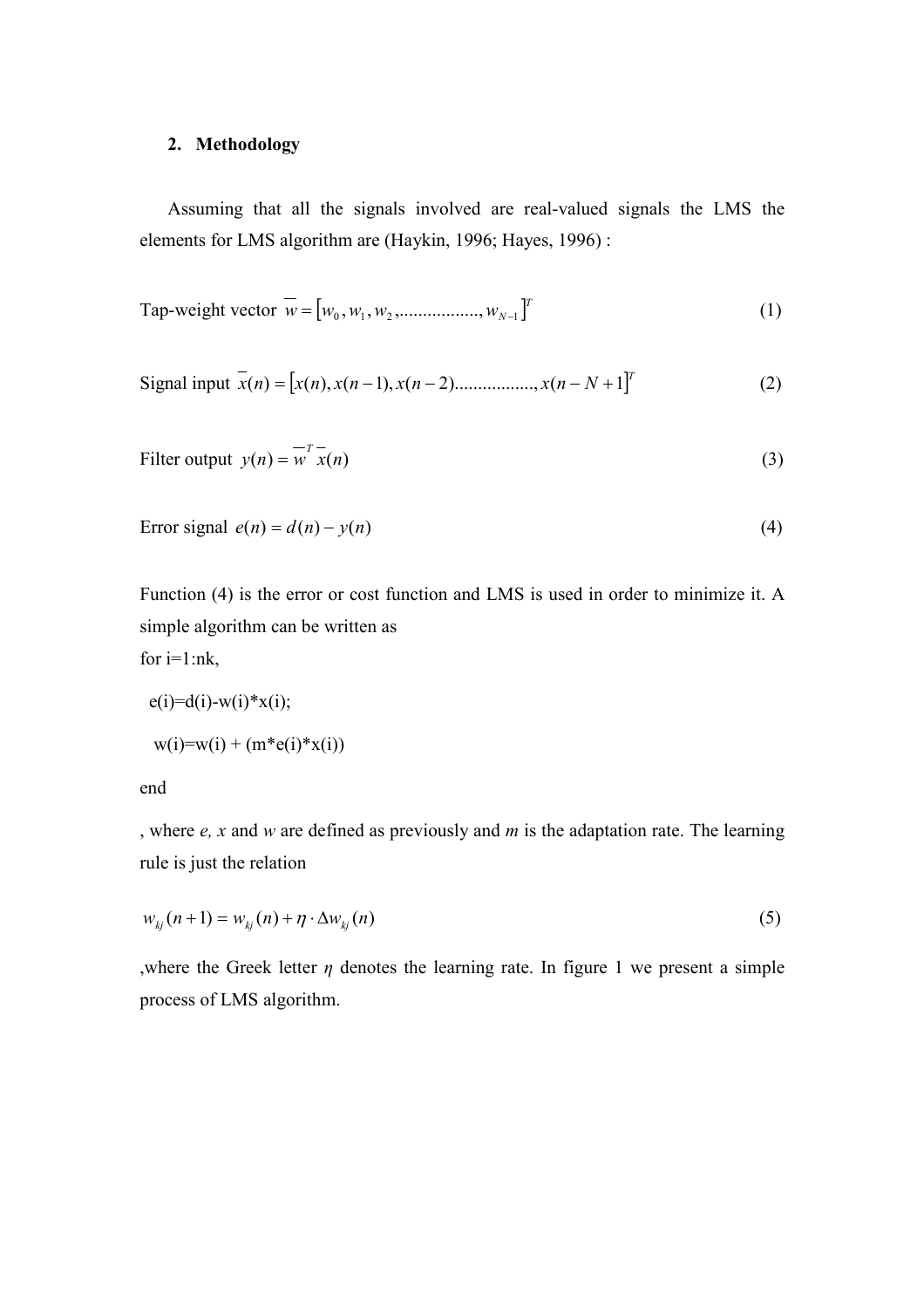

Figure 1. LMS algorithm procedure and transversal filter.

Additionally, in this study we expand the LMS algorithm and we use ordinary least squares regression based on the tap-weight vector after the training process. More specifically a simple linear regression is:

$$
y = \beta_0 + \beta_1 \overline{wx} \tag{6}
$$

, where y is the dependent variable, x is the independent variable,  $\beta_0$ ,  $\beta_1$  are the estimated coefficients and  $w$  is the tap-weight vector after the training process. Relation (6) can be expanded including more independent variables. Actually equation (6) is a kind of weighted regression.

The first algorithm in the appendix minimized the cost function (4). In the second algorithm we change the cost function and in that case we minimize the sum squared of residuals error of linear regression  $(6)$ .

The final approach is to take the forecast as follows:

$$
forecast = y_t \cdot w \tag{7}
$$

, where  $y_t$  is the last observation of the output or the actual dependent variable as we take lags.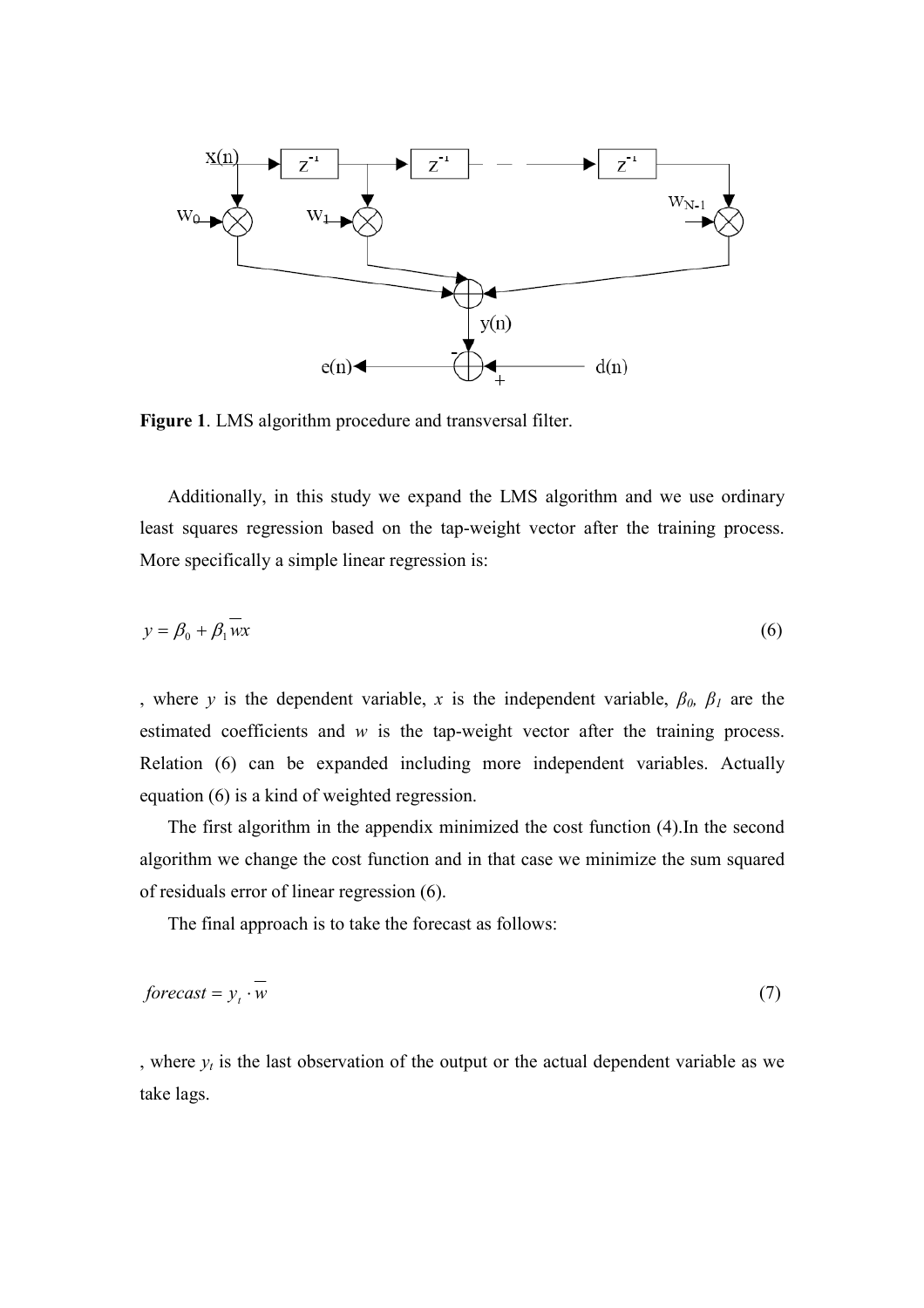#### 3. Numerical Applications

As an example we take the UK gross domestic product (GDP) growth rate. We estimate an autoregressive model  $AR(3)$ , which means that we take as inputs the lags of first, second and third order of GDP and without constant. The forecasting performance is not changed whether taking or not the constant, which is a vector of ones. We use the programming routine 1 provided in appendix, where we minimize the cost function (4). The estimation, in-sample or training period is 1991-2007 and the out-of-sample or testing period is 2008-2009 and the data are on quarterly frequency. The adaptation and learning rates  $m$  and *eta* are set up at 0.05. The number of maximum epochs is set up at 10 and the goal error at 7. We use lms type=2. After the training process the error reached 3.6955 after 6 epochs. In figures 2 and 3 we present the actual versus forecasts in the in-sample and out-of-sample periods respectively.



Fig. 2 In-sample forecasts for UK GDP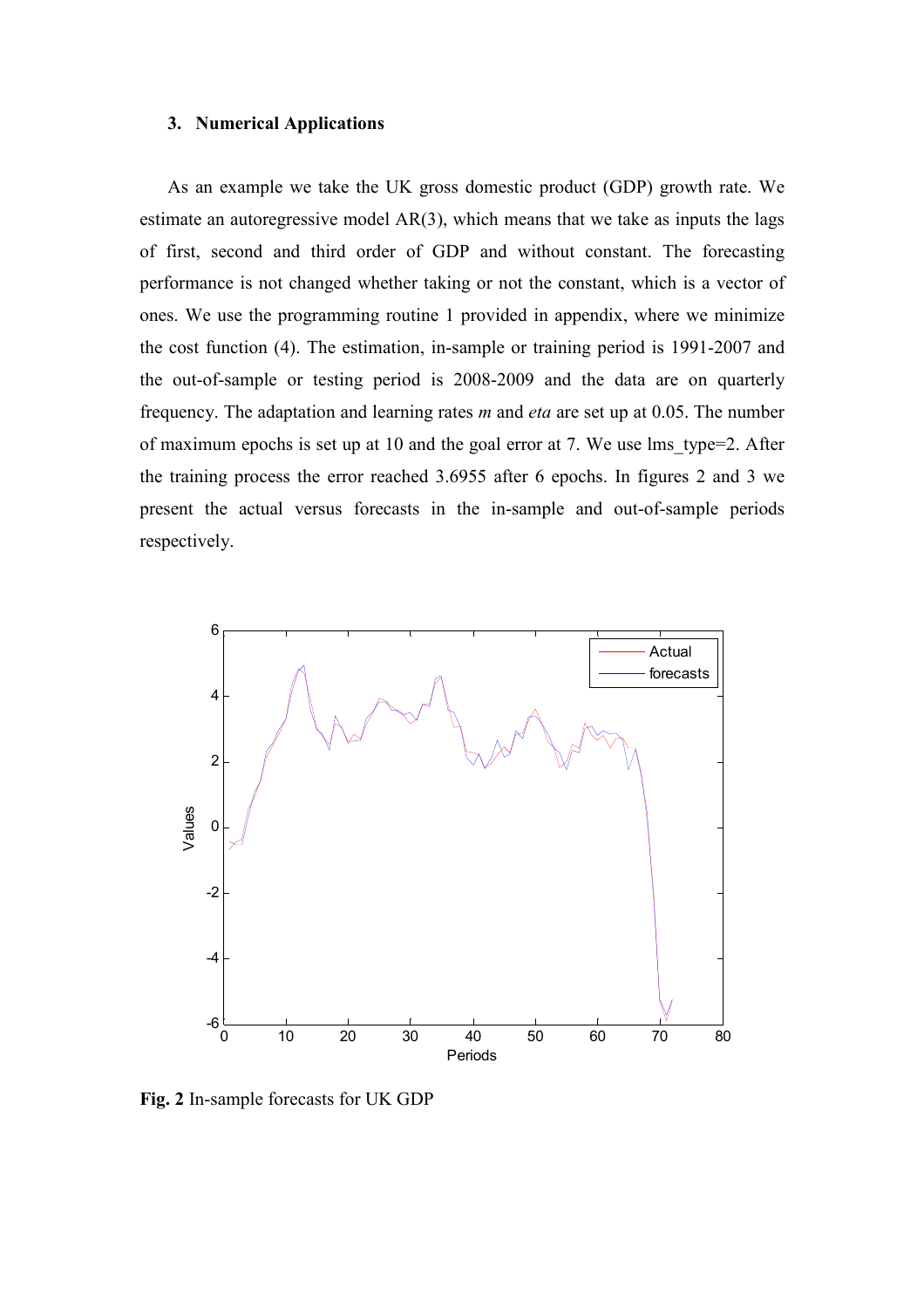

Fig. 3 Out-of-sample forecasts UK GDP



Fig. 4 Out-of-sample forecasts for Italian GDP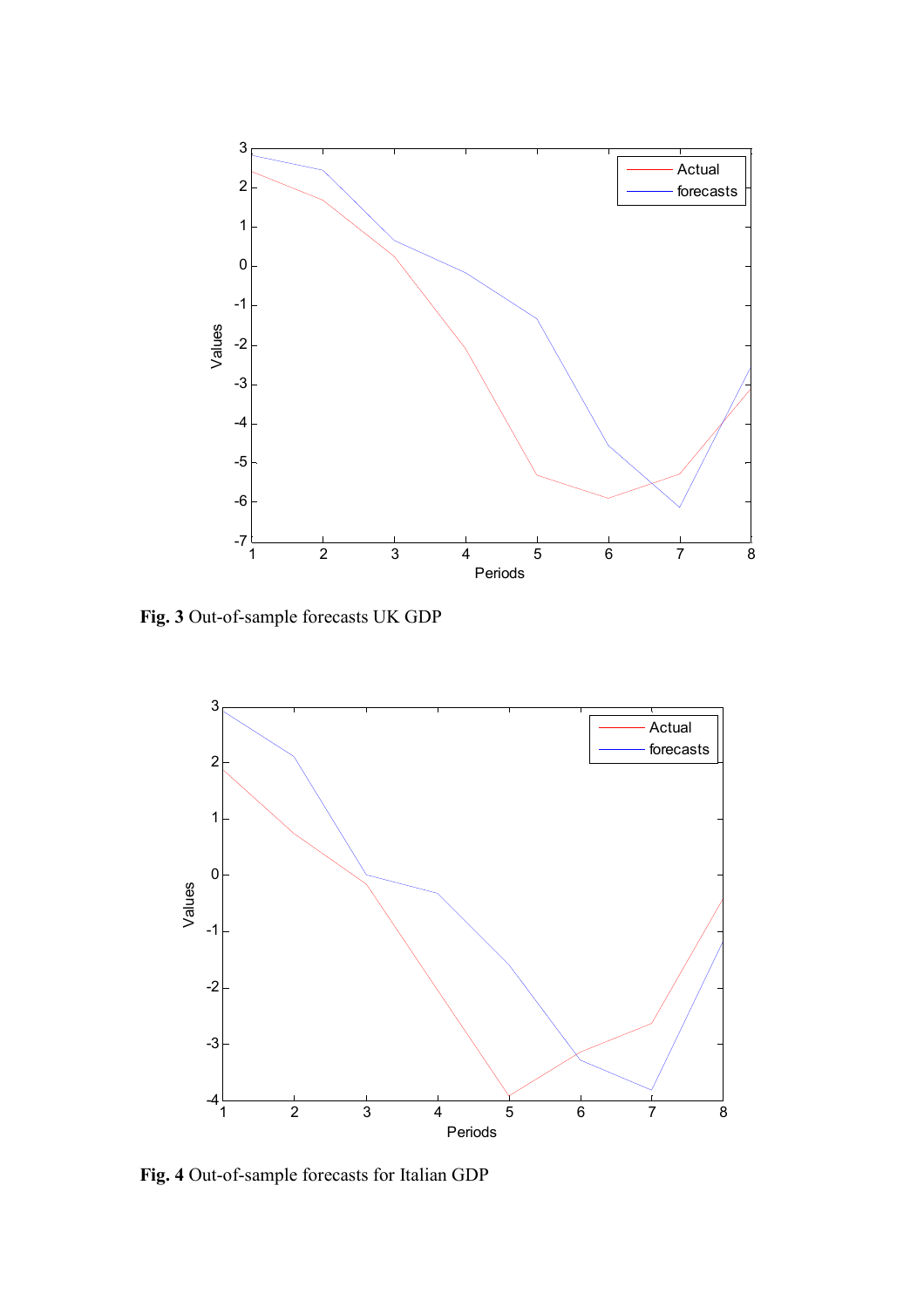We do not present the estimated coefficients as you can examined by yourself, but only  $AR(1)$  and  $AR(2)$  are statistically significant, as also we accept the null hypothesis of no autocorrelation based on p-values which is equal with 0.2291. In figure 4 we present the out-of-sample forecasts for Italian GDP.

In the next step we examine again UK GDP growth rate with the same settings but this time we minimize the squared error of regression residuals in equation (6) using MATLAB routine 2 in appendix. We define the same settings with the previous case, except from learning and adaptation rates, which are set up at 0.05. In figures 5 and 6 the in-sample and out-of-sample forecasts respectively versus the actual values are presented.

In appendix we provide two additional routines. MATLAB routines 3 and 4 are the same with routines 1 and 2 respectively, with the only difference that employ multi-period ahead forecasts.



Fig. 5 In-sample forecasts for UK GDP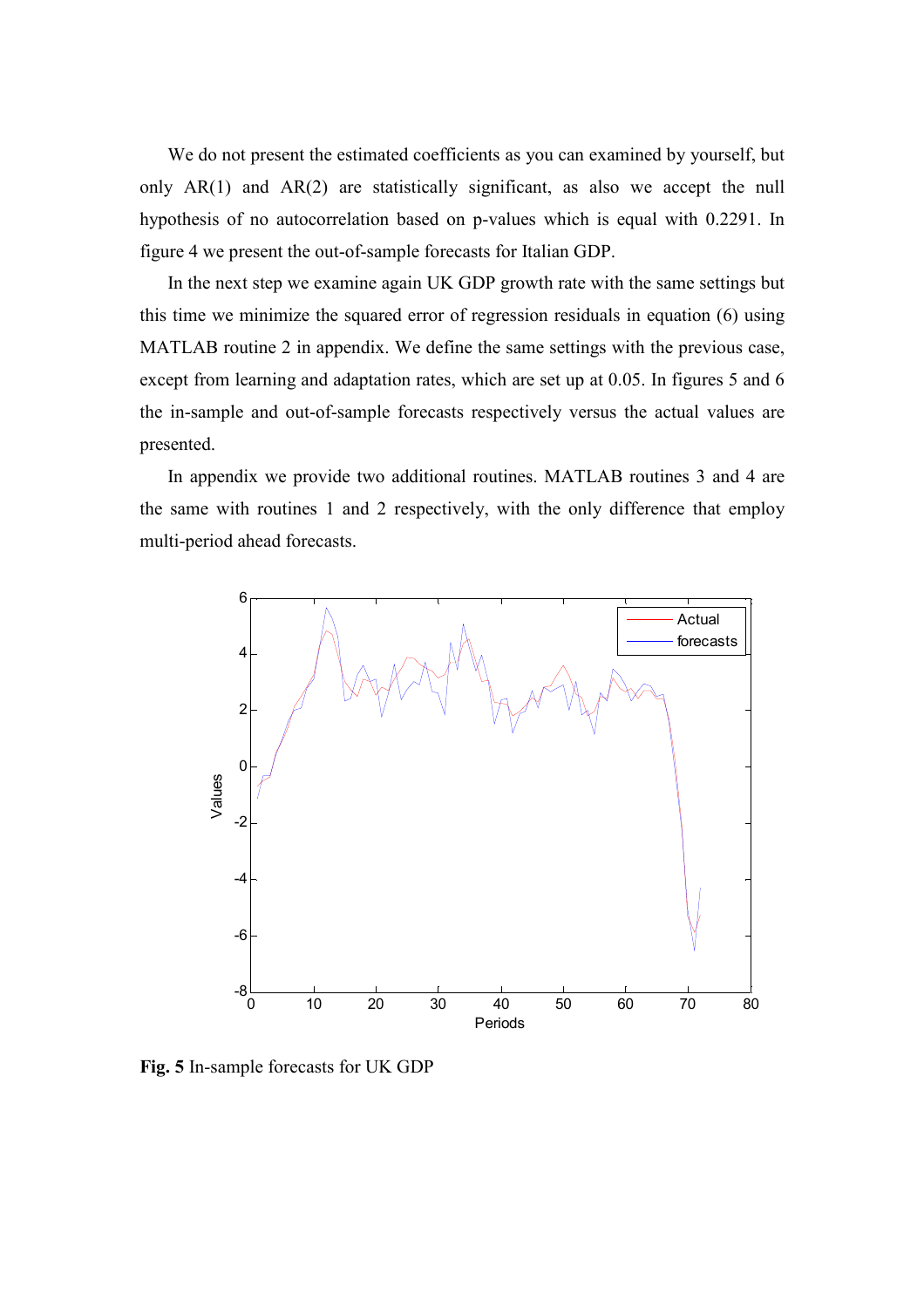

Fig. 6 Out-of-sample forecasts UK GDP

Next we present one example more for the S&P 500 stock index returns. We take as sample the 100 last trading days of 2009, where the first 90 are obtained as the training period and the last 10 for testing. The settings are the same, but the learning and adaptation rates are set up at  $0.8$  and we obtain an  $AR(2)$  process without constant. We follow the process of relation (7) and MATLAB routine 5 in appendix. In figures 7 and 8 the in-sample and out-of-sample forecasts respectively are reported.

The final example we examine is the day of the week effect for FTSE 100 stock index returns. The regression we estimate is:

$$
r_{t} = \beta_{1}D_{1} + \beta_{2}D_{2} + \beta_{3}D_{3} + \beta_{4}D_{4} + \beta_{5}D_{5} + \varepsilon_{t}
$$
\n(8)

, where  $r_t$  denotes the stock index logarithmic returns,  $\beta_i$  denotes the estimated coefficients for  $i=1,2...5$ ,  $D_l$  is the dummy variable for Monday taking value 1 for returns on Monday and 0 otherwise and so on until dummy  $D_5$  is the dummy variable for Friday.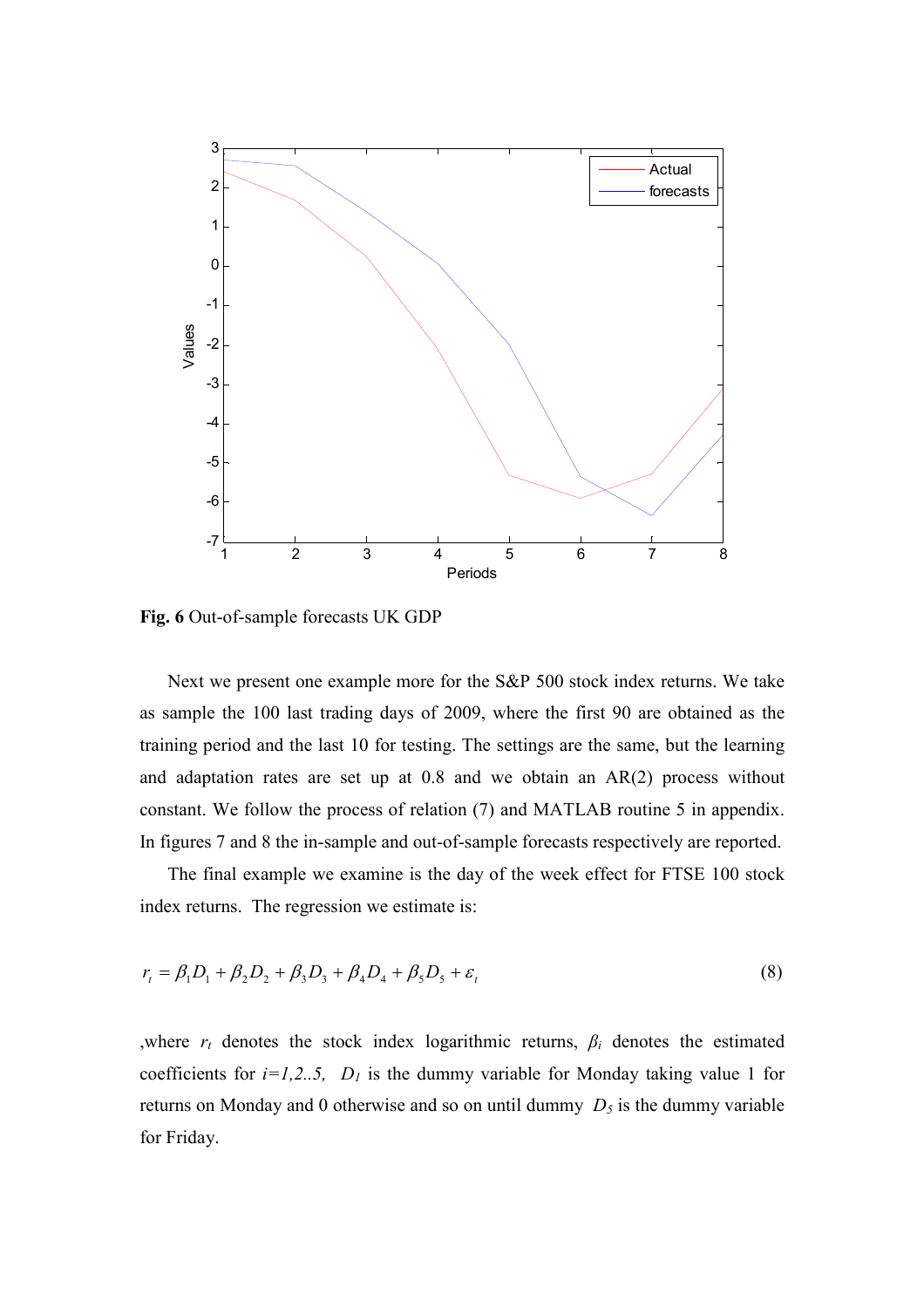

Fig. 7 In-sample for S&P 500 index returns



Fig. 8 Out-of-sample for S&P 500 index returns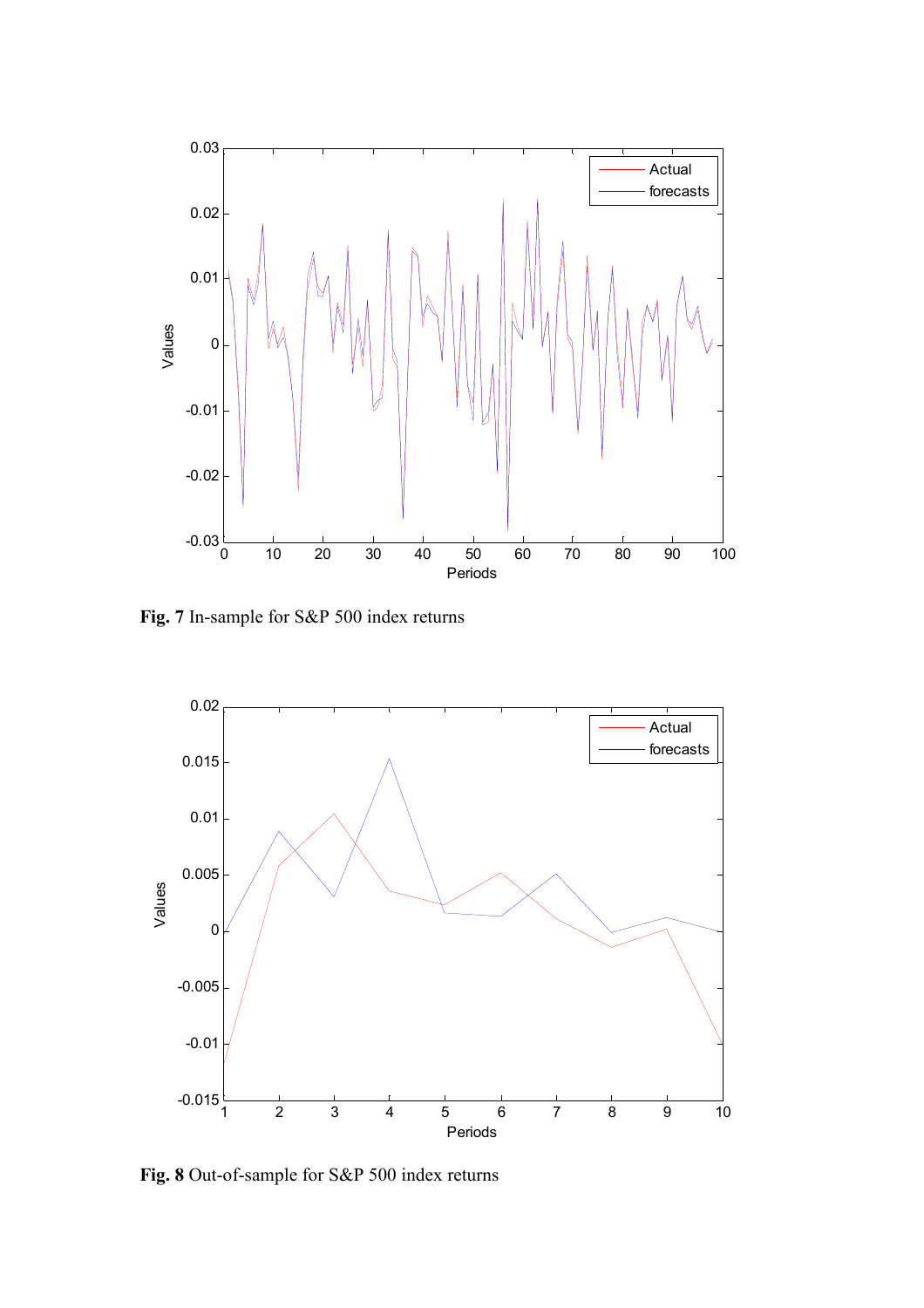In that case the inputs which are the dummy variables are multiplied with the tapweight vector. This is useful because the classification of one and zero is not correct, because it is not enough to set up 1 for the returns on the specific day. More specifically, each day presents different returns on each week and the traditional classification is not clear. For this reason different weights are assigned in each day in each week. We examine 2009. In table 1 we present the estimated results for the day of the week effect and we conclude that there is only a reverse Monday effect where the only significant and positive returns are reported on Monday. This is not absolutely because of the procedure we follow. It might be a reverse Monday effect because of the short and specific period, where 2009 might resent positive Monday returns. On the other hand it should be noticed that with ordinary least squares we found significant positive returns only on Wednesday, Thursday and Friday, with the highest returns on Wednesday.

Table 1. Estimation for the day of the week effect with LMS algorithm

| <b>Estimated coefficients</b> |           |            |            |           | Diagnostic tests |                |
|-------------------------------|-----------|------------|------------|-----------|------------------|----------------|
| $\beta_1$                     | $\beta_2$ | B3         | $\beta_4$  | $\beta_5$ | $Q$ -stat $(5)$  | <b>ARCH-LM</b> |
|                               |           |            |            |           |                  | (4)            |
| 0.0162                        | 0.0040    | $-0.0039$  | $-0.0028$  | 0.0043    | 5.2721           | 11.6802        |
| $(1.707)$ ***                 | (0.470)   | $(-0.450)$ | $(-0.356)$ | 0.490)    | [0.2701]         | (0.0394)       |

t-statistics in parentheses, p-values in brackets \*\*\* denotes significance in  $\alpha$ =0.10, Q-stat is for Ljung-Box Qstatistic, ARCH-LM test for ARCH effects

#### **References**

Gabor, D. (1954). Communication theory and cybernetics. IRE Transactions on Circuit Theory, Vol. CT-1, pp. 19-31.

Hayes, M. H. (1996). Statistical Signal Processing and Modeling, Wilev. 1996.

Haykin, S. (1996). Adaptive Filter Theory, 3rd Edition, Prentice Hall, 1996.

Widrow, B., and M.E. Hoff, Jr. (1960). Adaptive switching circuits. IRE WESCON Convention Record, pp. 96-104.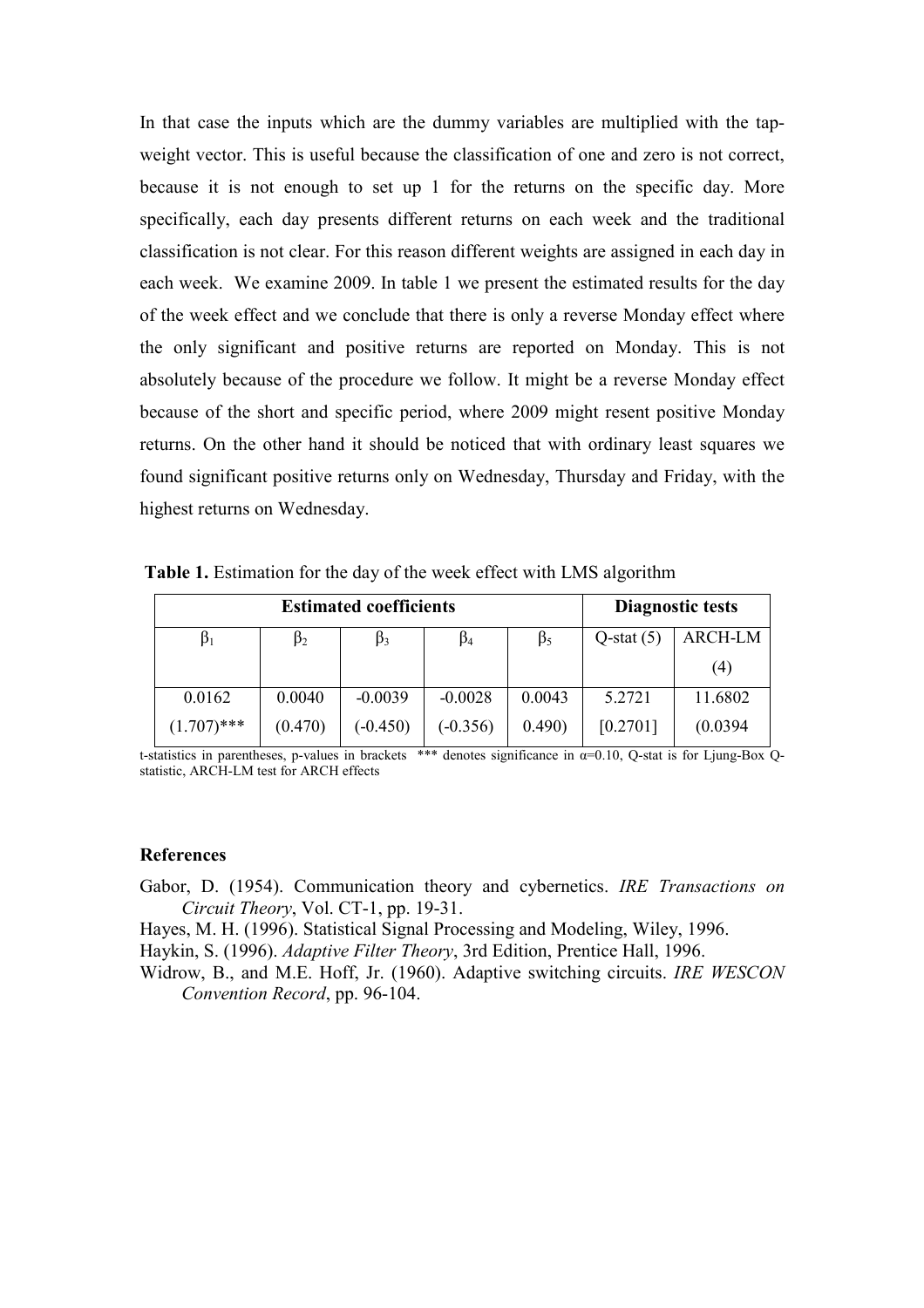#### Appendix

# **MATLAB** routine 1

#### One period ahead forecast with cost function (4) minimization

```
clear all;
load file.mat
% data includes vector y which is a univariate time-series
lms type=2; % LMS type
constant=0 % 0 for no constant and 1 for constant
eta=0.5 % Learning rate
m=0.5 % Adaptation or step size rate<br>nlag=2 % Number of lags
nforecast=8 % Number of one period ahead forecasts
for j-nforecast:-1:1
y = data(1:end - jj, :)clear x
for pp=1:nlag
    x(:, pp) =lagmatrix(y, pp)
end
i1 = find(isan(x));i2 = find(isnan(diff([x ; zeros(1,size(x,2))]) .* x));
if \text{length}(i1) \approx \text{length}(i2) | | any(i1 - i2)error ('Series cannot contain NaN).')
end
if any(sum(isnan(x)) == size(x, 1))error('A realization of ''x'' is completely missing (all
NaN''s.<sup>'</sup>
end
first_{Now} = max(sum(isnan(x))) + 1;\mathbf{x}= x(first Row: end, :);y=y(first Row:end, :)
[t nj] = size(y)if constant == 0x=xelseif constant==1
x=[ones(t,1) x];
end
[nk \ni]=size(x)%num hidden=floor(ni/2+sqrt(t));
num hidden=ni
n = \text{randn}(nk, 1);
% Add noise
n = n * std(y) / (10 * std(n));d = y + n;% The dependent variable with noise
```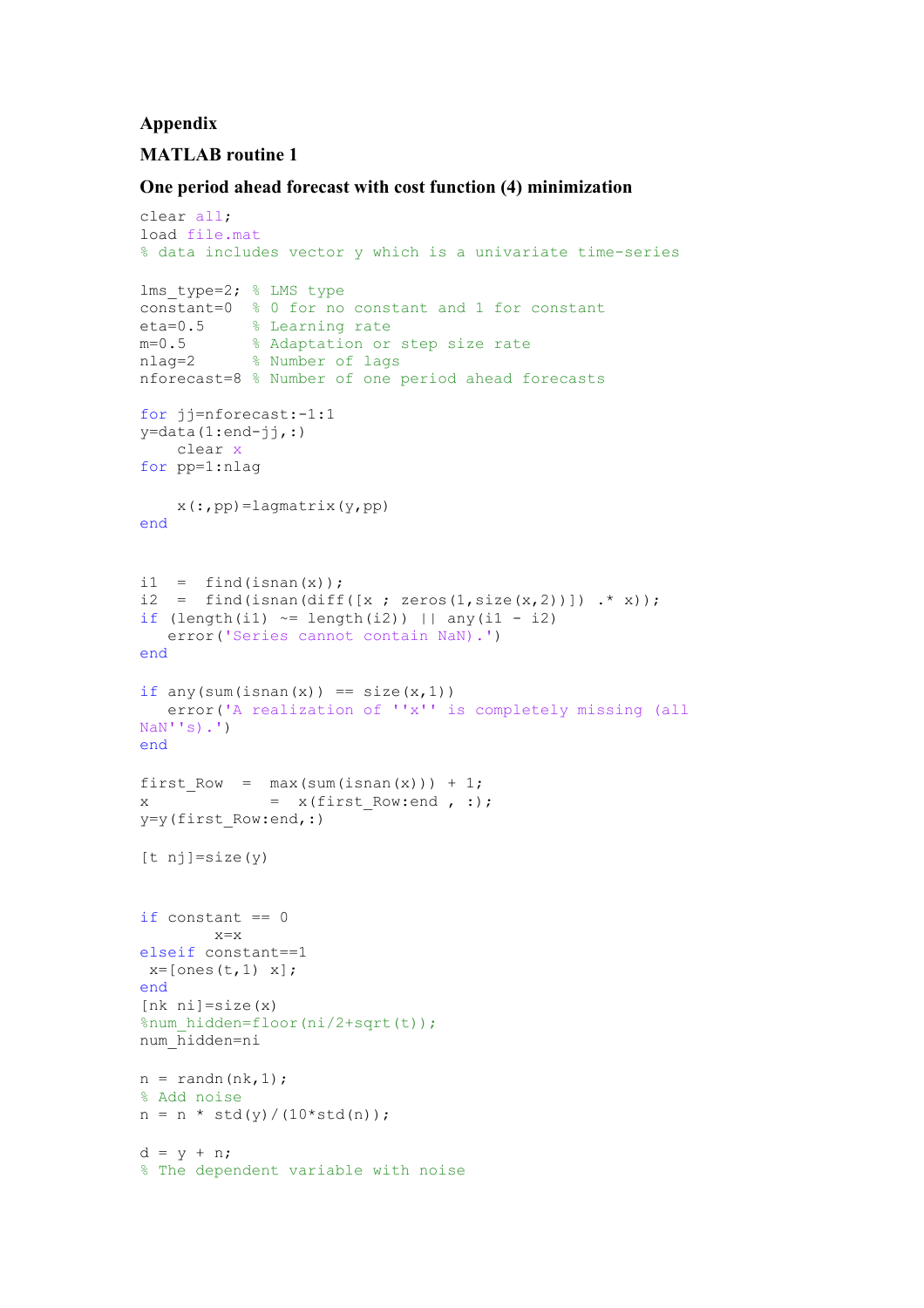```
a=-0.5b=0.5% Resets it to a different
%rand('state', sum(100*clock))
state each time.
rand('state',0)
                                           % Resets the generator to its
initial state.
w=a + (b-a) * rand(nk, 1);\forall w = [\text{randn}(u, 1) \text{ zeros}(u, nk1-1)];
dw = zeros(size(w))epochs=1;maxepochs=10;
Error=10;goal error=7;
while (epochs<maxepochs & Error>goal error)
    Error=0;if lms_type==1;
for i=\overline{1}:nk,
   e(i) = d(i) - w(i) * x(i);w(i) = w(i) + (m*e(i) *x(i))y1(i) = w(i) * x(i)end
elseif lms type==2;
for i=1:nk,
   \mathop{\rm e}\nolimits\left({\mathop{\rm i}\nolimits}\right) =d(i) -w(i) *x(i) ;
   w(i) = w(i) + (m*e(i) *x(i)) / (x(i) *x(i))y1(i) = w(i) * x(i)end
end
Error=e*e'
w=w+eta*dw
epochs=epochs+1
arraygbest ( epochs ) = Error;
indexiter ( epochs ) = epochs;
end
for i=1:nkfor ii = 1:ninewx(i, ii) = w(i) \cdot *x(i, ii);end
end
bols=inv(newx'*newx)*newx'*y
%bols=pinv(newx)*y
res=y-newx*bols
yhat(jj,:)=newx(end,:)*bolsend
yf=newx*bols
s2 = (y-new x * bols) * (y-new x * bols) / (nk-ni);
```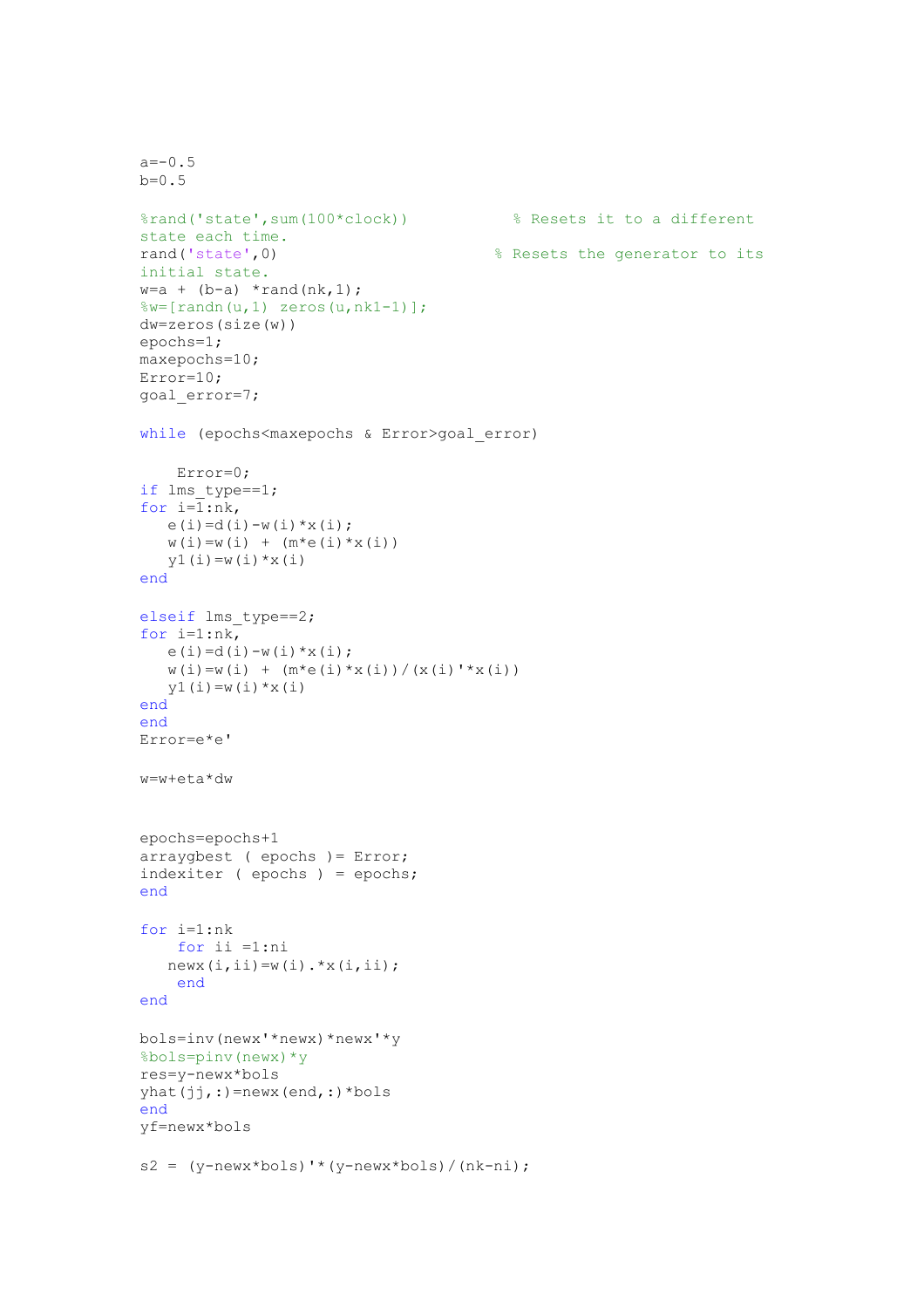```
Vb = s2*inv(newx'*new);% Get the variance-covariance
matrix
se=sqrt(diag(Vb));
                                % Get coefficient standard errors
tstudent=bols./se;
[H, p \, Jung, Qstat, CriticalValue] = \text{lbdtest} (res, 4, 0.05)for iii=1:nforecast
yfore(iii, :)=yhat(end-iii+1,:)
iii=iii+1
end
test y=data(end-nforecast+1:end,:)
figure, plot(y, ' - r'); hold on; plot(d, ' - b');
xlabel('Periods')
ylabel('Values')
%title('In sample forecasts')
h1 = legend('Actual', 'forecasts', 1);
figure, plot(test y, ' - r'); hold on; plot(yfore, '-b');
xlabel('Periods')
ylabel('Values')
%title('Out of sample forecasts')
h = legend('Actual', 'forecasts', 1);figure, plot (indexiter, arraygbest);
xlabel('epochs')
ylabel ('Error')
title ('Number of Epochs')
```
#### One period ahead forecast with sum squared error residuals minimization

```
clear all:
load file.mat
% data includes vector y which is a univariate time-series
lms type=2; % LMS type
constant=0 % 0 for no constant and 1 for constant
eta=0.5 % Learning rate<br>m=0.5 % Adaptation or step size rate<br>nlag=2 % Number of lags
nforecast=8 % Number of one period ahead forecasts
for jj=nforecast:-1:1y = data(1:end-jj,:)clear x
for pp=1:nlag
     x(:, pp) =laqmatrix(y, pp)endi1 = find(isnan(x));<br>i2 = find(isnan(diff([x; zeros(1,size(x,2))]) .* x));
if \text{length}(i1) \approx \text{length}(i2) | | any(i1 - i2)
```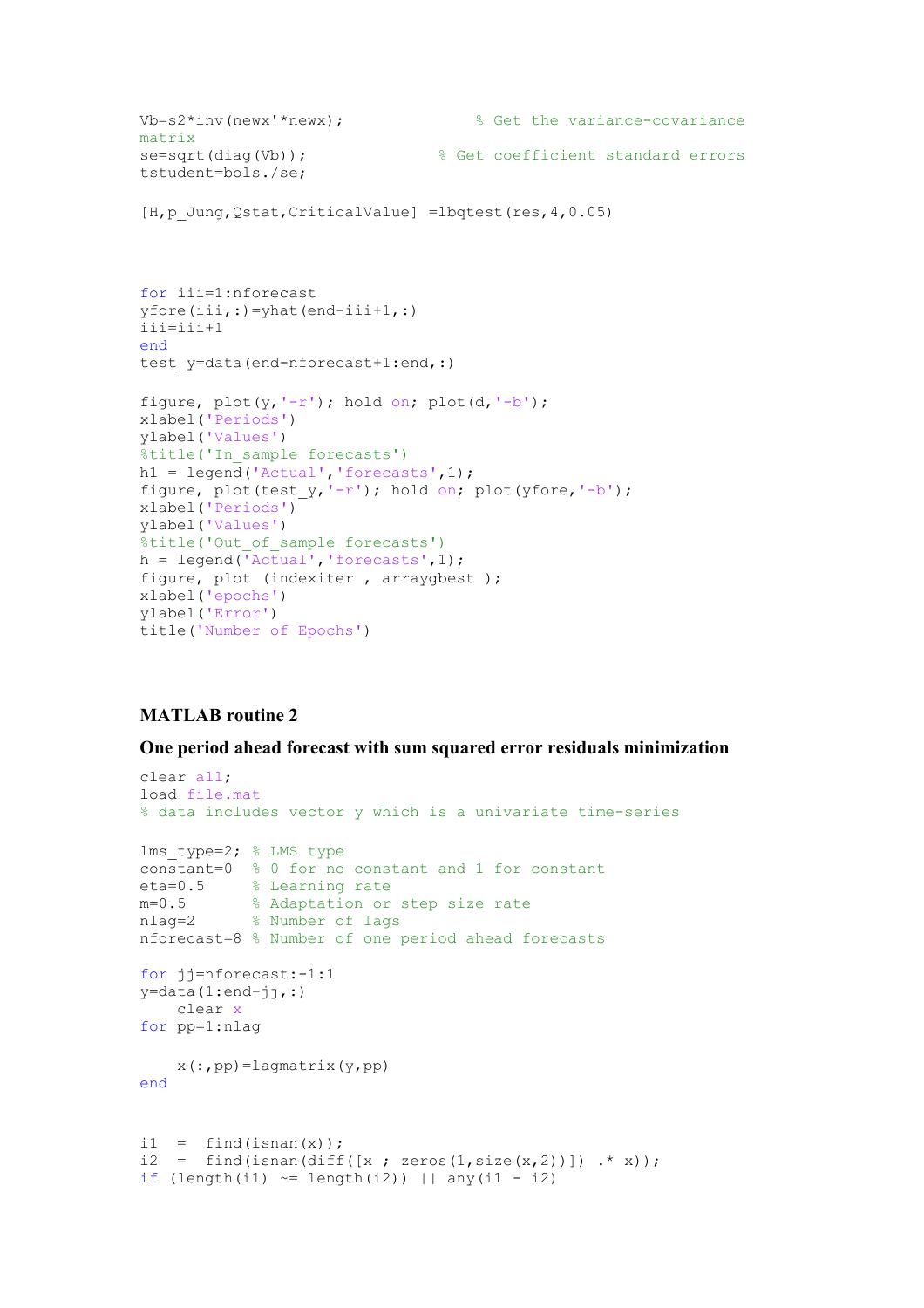```
error ('Series cannot contain NaN).')
end
if any (sum (isnan(x)) == size(x,1))error('A realization of ''x'' is completely missing (all
\text{NaN}''s).')
end
first Row = max(sum(isnan(x))) + 1;= x(first Row:end, :);\mathbf{x}y=y(first Row:end, :)
[t nj]=size(y)
if constant == 0x=xelseif constant == 1
x = [ones(t, 1) x];end
[nk \ni]=size(x)%num hidden=floor(ni/2+sqrt(t));
num hidden=ni
n = \text{randn}(nk, 1);
% Add noise
n = n * std(y) / (10 * std(n));d = y + n;% The dependent variable with noise
a=-0.5b=0.5%rand('state', sum(100*clock))
                                         % Resets it to a different
state each time.
rand('state',0)
                                       % Resets the generator to its
initial state.
w=a + (b-a) * rand(nk, 1);\frac{1}{6}w = [\text{randn}(u, 1) \text{ zeros}(u, nk1-1)];
dw = zeros (size(w))epochs=1;maxepochs=10;Error = 10:goal error=7;
while (epochs<maxepochs & Error>goal error)
    Error=0;if lms type==1;
for i=\overline{1};nk,e(i) = d(i) - w(i) * x(i);w(i) = w(i) + (m*e(i) *x(i))y1(i) = w(i) * x(i)end
elseif lms_type==2;
for i=1:nk,
```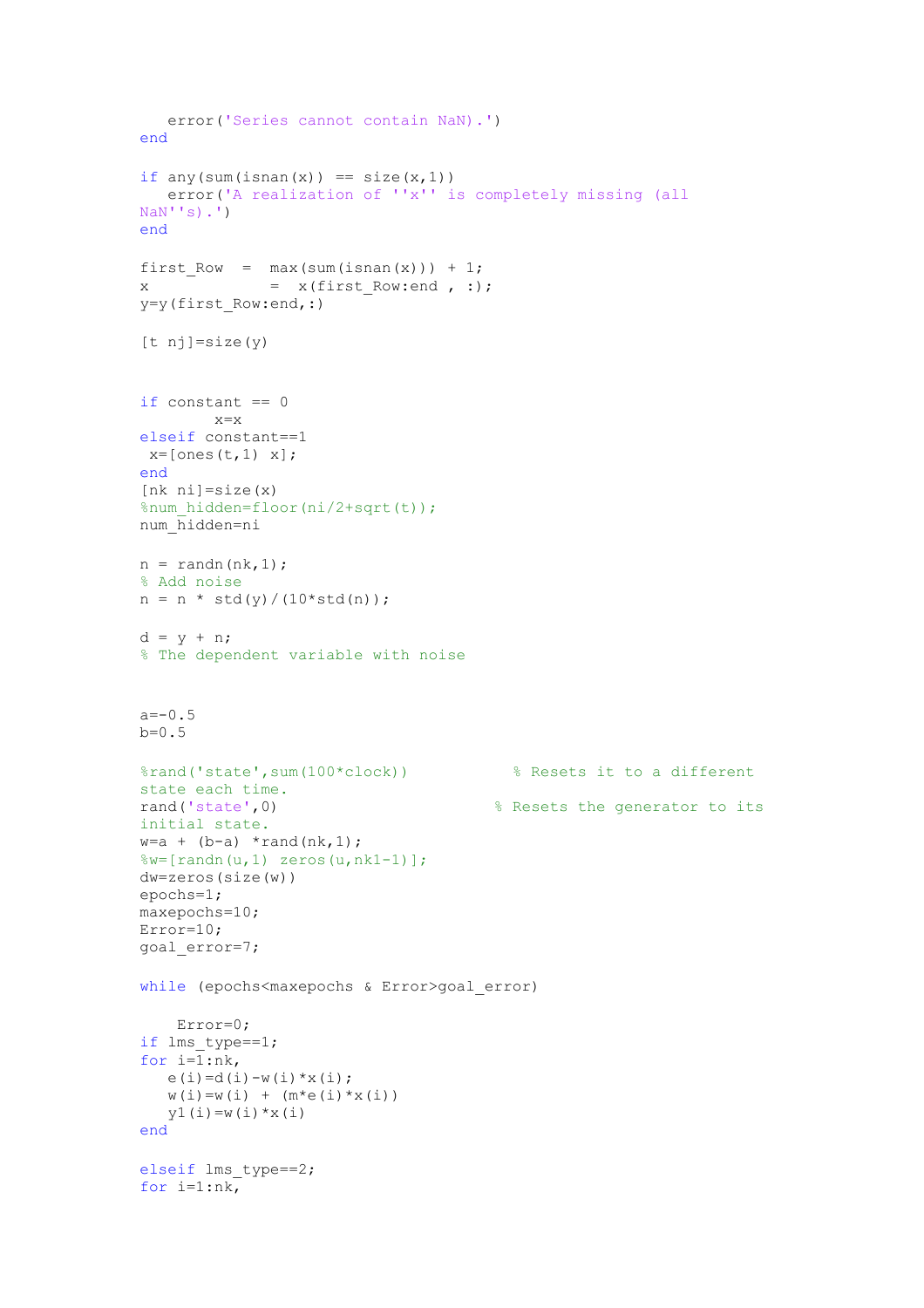```
e(i) = d(i) - w(i) * x(i);w(i) = w(i) + (m*e(i)*x(i)) / (x(i) *x(i))y1(i) = w(i) * x(i)end
end
w=w+eta*dw
w=w+eta*dw
for i=1:nkfor ii = 1:ninewx(i, ii) = w(i) \cdot *x(i, ii);end
end
%bols=inv(newx'*newx)*newx'*v
bols = pinv(newx) * vres=y-newx*bols
Error=res'*res
vhat(i<sub>i</sub>, :)=newx(end,:)*bolsepochs=epochs+1
arraygbest ( epochs ) = Error;
indexiter ( epochs ) = epochs;
end
 end
vf=newx*bols
s2 = (v-newx * bols) * (v-newx *bols) / (nk-ni);Vb = s2 * inv(newx' * newx):
                                      % Get the variance-covariance
matrix
                                  % Get coefficient standard errors
se=sqrt(diag(Vb));tstudent=bols./se;
[H, p Jung, Qstat, CriticalValue] = lbqtest (res, 4, 0.05)
for iii=1:nforecast
yfore(iii,:)=yhat(end-iii+1,:)iii=iii+1
end
test y=data(end-nforecast+1:end,:)
figure, plot(y, ' - r'); hold on; plot(d, ' - b');
xlabel('Periods')
ylabel('Values')
%title('In sample forecasts')
h1 = legend('Actual', 'forecasts', 1);figure, plot(test_y,'-r'); hold on; plot(yfore,'-b');xlabel ('Periods')
ylabel('Values')
%title('Out of sample forecasts')
h = legend('Actual', 'forecasts', 1);figure, plot (indexiter, arraygbest);
xlabel('epochs')
ylabel ('Error')
title ('Number of Epochs')
```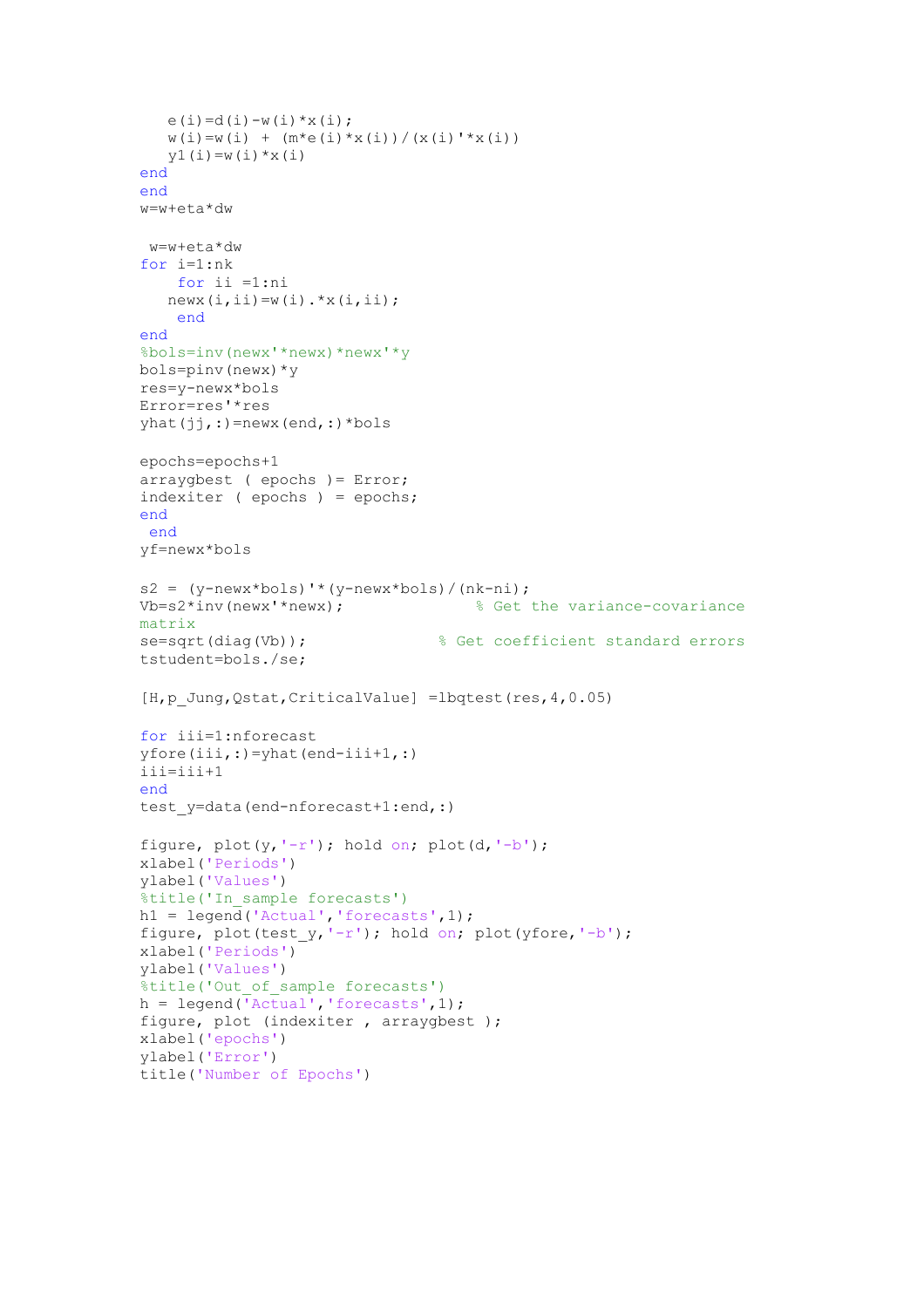nforecast=4

#### Multi period ahead forecast with cost function (4) minimization

```
for ii=1:nforecast
clear all;
load trainfile.mat
lms type=2;
\overline{\text{constant}}=0
nlaq=3m=0.5eta=0.5y=train data
for pp=1:nlag
    x(:, pp) =lagmatrix(y,pp)
end
i1 = find(isan(x));i2 = find(isnan(diff([x; zeros(1,size(x,2))]) .* x);
if \text{length}(i1) \approx \text{length}(i2) | | any(i1 - i2)error ('Series cannot contain NaN).')
end
if any (sum (isnan(x)) == size(x, 1))error('A realization of ''x'' is completely missing (all
\text{NaN}''s).')
end
first Row = max(sum(isnan(x))) + 1;= x(first Row:end, :);
\mathbf{x}y=y(first Row:end, :)
[t nj] = size(y)if constant == 0x=xelseif constant == 1
x = [ones(t, 1) x];end
[nk \nni]=size(x)%num hidden=floor(ni/2+sqrt(t));
num hidden=ni
n = \text{randn}(nk, 1);
% Add noise
n = n * std(y) / (10 * std(n));d = y + n;% The dependent variable with noise
```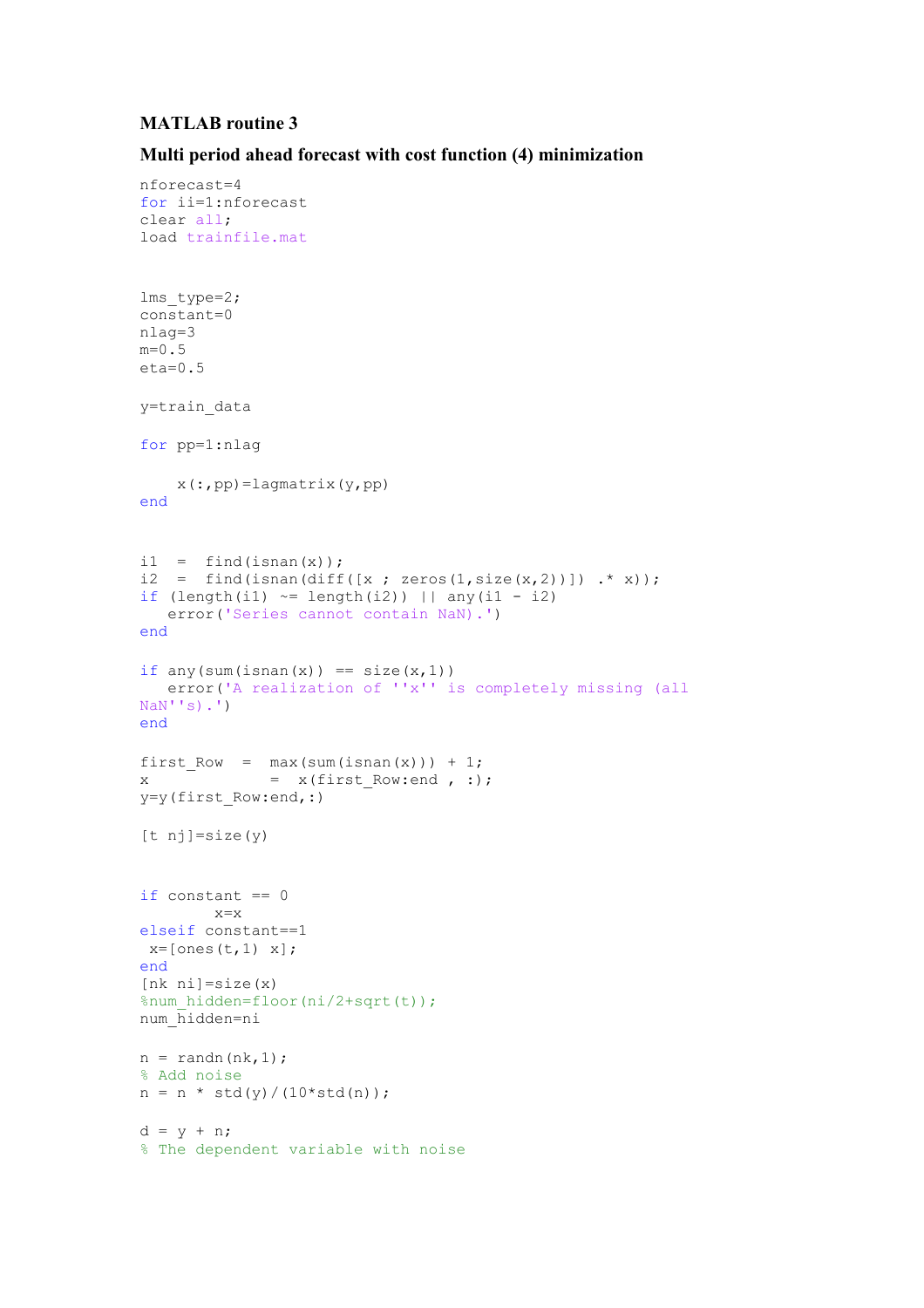```
a=-0.5b=0.5%rand('state', sum(100*clock))
                                         % Resets it to a different
state each time.
rand('state',0)
                                       % Resets the generator to its
initial state.
w=a + (b-a) * rand(nk, 1);\sqrt[8]{w}= [randn(u, 1) zeros(u, nk1-1)];
dw = zeros(size(w))epochs=1;maxepochs=10;Error=10;qoal error=7;
while (epochs<maxepochs & Error>goal error)
    Error=0:if lms type==1;
for i=\overline{1}:nk,
   e(i) = d(i) - w(i) * x(i);w(i) = w(i) + (m*e(i) *x(i))y1(i) = w(i) * x(i)end
elseif lms_type==2;
for i=1:nk,
   e(i) = d(i) - w(i) * x(i);W(i) = W(i) + (m*e(i)*x(i)) / (x(i)'*x(i))y1(i) = w(i) * x(i)end
end
Error = e * e'w=w+eta*dw
epochs=epochs+1
arraygets ( epochs ) = Error;
indexiter (epochs) = epochs;
end
for i=1:nkfor ii =1:ni
   newx(i, ii) = w(i) . *x(i, ii);end
end
%bols=inv(newx'*newx)*newx'*y
bols=pinv(newx)*y
res=y-newx*bols
yhat=newx(end,:)*bols
train data=[ train data; yhat]
```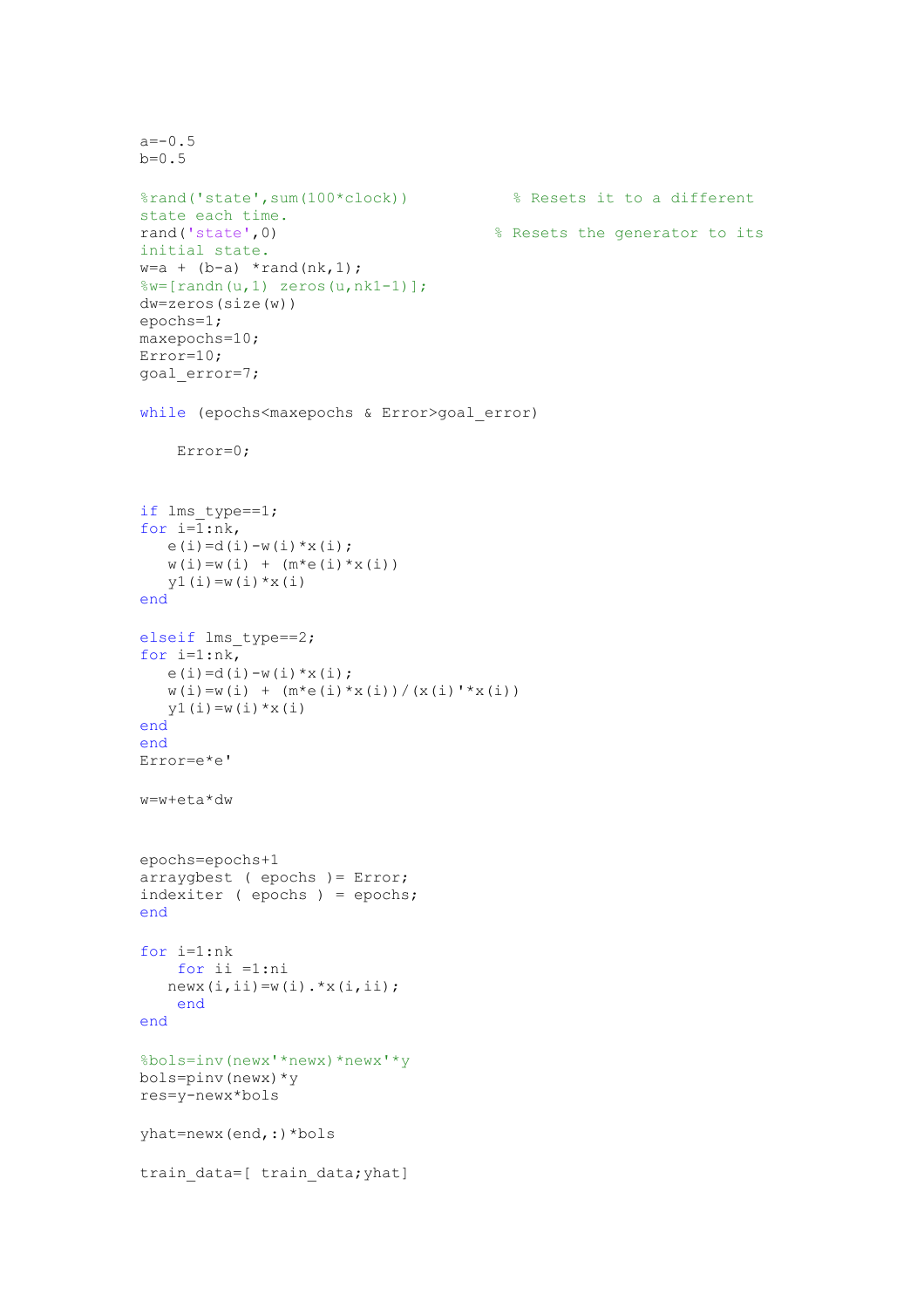```
save(trainfile, 'train data ')
andnforecast=4
load testfile.mat
test y= test data (end-nforecast+1:end,:)
yfore= train data (end-nforecast+1:end,:)
h1 = legend('Actual', 'forecasts', 1);figure, plot(test y, ' - r'); hold on; plot(yfore,'-b');
xlabel('Periods')
ylabel('Values')
%title('Out of sample forecasts')
```
Multi period ahead forecast with sum squared error residuals minimization

```
nforecast=4
for ii=1:nforecast
clear all:
load trainfile.mat
lms type=2;
constant=0nlag=3
m=0.5eta=0.5y=train data
for pp=1:nlag
    x(:,pp) =lagmatrix(y,pp)
end
 i1 = find(isan(x));i2 = find(isan (diff([x ; zeros(1, size(x, 2))]) .* x));if (length(i1) \sim = length(i2)) || any(i1 - i2)error ('Series cannot contain NaN).')
end
if any(sum(isnan(x)) == size(x,1))error('A realization of ''x'' is completely missing (all
NaN'''s).')
end
first Row = max(sum(isnan(x))) + 1;= x(first Row: end, :);\mathbf{x}y=y(first Row:end, :)[t nj]=size(y)
 if constant == 0x=xelseif constant == 1
x = [ones(t, 1) x];end
```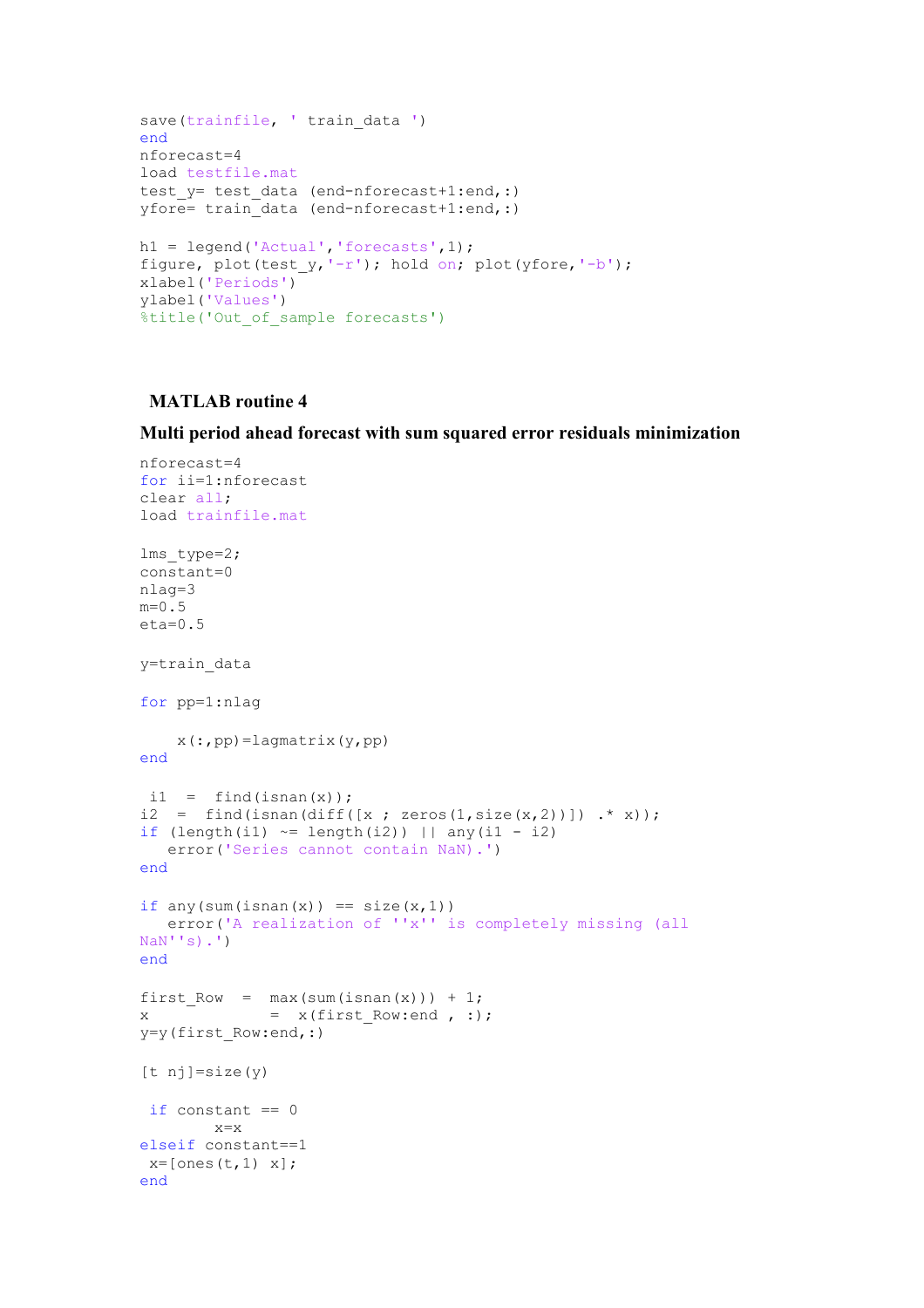```
[nk \nni]=size(x)%num hidden=floor(ni/2+sqrt(t));
num hidden=ni
n = \text{randn}(nk, 1);
% Add noise
n = n * std(y) / (10 * std(n));d = y + n;% The dependent variable with noise
a=-0.5b=0.5%rand('state', sum(100*clock))
                                          % Resets it to a different
state each time.
rand('state',0)
                                        % Resets the generator to its
initial state.
w=a + (b-a) * rand(nk, 1);\forall w = [\text{randn}(u, 1) \text{ zeros}(u, nk1-1)];
dw = zeros (size(w))epochs=1;
maxepochs=10;
Error=10;qoal error=7;
while (epochs<maxepochs & Error>qoal error)
    Error=0:if lms type==1;
for i=1:nk,
   e(i) = d(i) - w(i) * x(i);w(i) = w(i) + (m*e(i) *x(i))y1(i) = w(i) * x(i)end
elseif lms type==2;
for i=1:nk,
   e(i) = d(i) - w(i) * x(i);w(i) = w(i) + (m*e(i) *x(i)) / (x(i) *x(i))v1(i) = w(i) * x(i)end
end
w=w+eta*dw
 for i=1:nkfor ii =1:ni
   newx(i, ii) = w(i) \cdot *x(i, ii);end
end
%bols=inv(newx'*newx)*newx'*y
bols = pinv(newx) * yres=y-newx*bols
Error=res'*res
epochs=epochs+1
arraygbest ( epochs ) = Error;
indexiter (epochs) = epochs;
end
```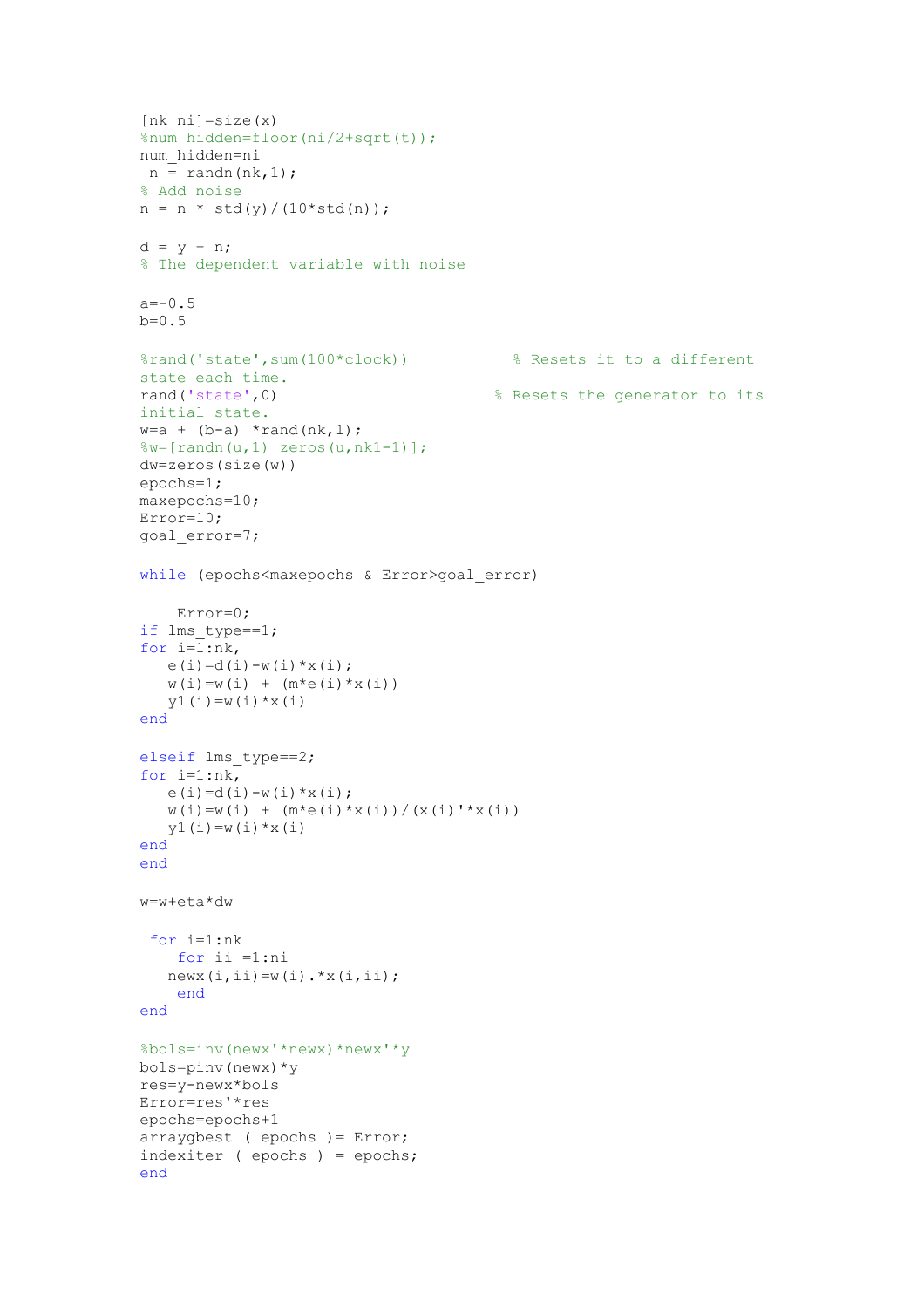```
yhat=newx(end,:)*bols
```

```
train data=[ train data; yhat]
save(\overline{\text{trainfile}}, '\overline{\text{train data}} ')
end
nforecast=4
load testfile.mat
test y= test data (end-nforecast+1:end,:)
yfore= train data (end-nforecast+1:end,:)
```

```
h1 = legend('Actual', 'forecasts', 1);figure, plot(test_y, ' -r'); hold on; plot(yfore, ' -b');
xlabel('Periods')
ylabel('Values')
%title('Out of sample forecasts')
```
#### One period ahead forecast with relation (7) and cost function (4)

```
clear all;
load file.mat
% data includes vector y which is a univariate time-series
lms type=2; % LMS type
constant=0 % 0 for no constant and 1 for constant
eta=0.8 % Learning rate
           % Adaptation or step size rate
m=0.8m=0.8 % Adaptation or :<br>nlag=2 % Number of lags
nforecast % Number of one period ahead forecasts
for jj=nforecast:-1:1
y = data(1:end-jj,:)clear x
for pp=1:nlag
    x(:, pp) =lagmatrix(y, pp)
end
i1 = find(isan(x));i2 = find(isnan(diff([x; zeros(1,size(x,2))]) .* x);
if \text{length}(i1) \approx \text{length}(i2) | | any(i1 - i2)error ('Series cannot contain NaN).')
end
if any (sum (isnan(x)) == size(x, 1))error('A realization of ''x'' is completely missing (all
NaN''s).')
end
first Row = max(sum(isnan(x))) + 1;= x(first Row: end, :);\mathbf{v}y=y(first Row:end, :)
[t nj]=size(y)
```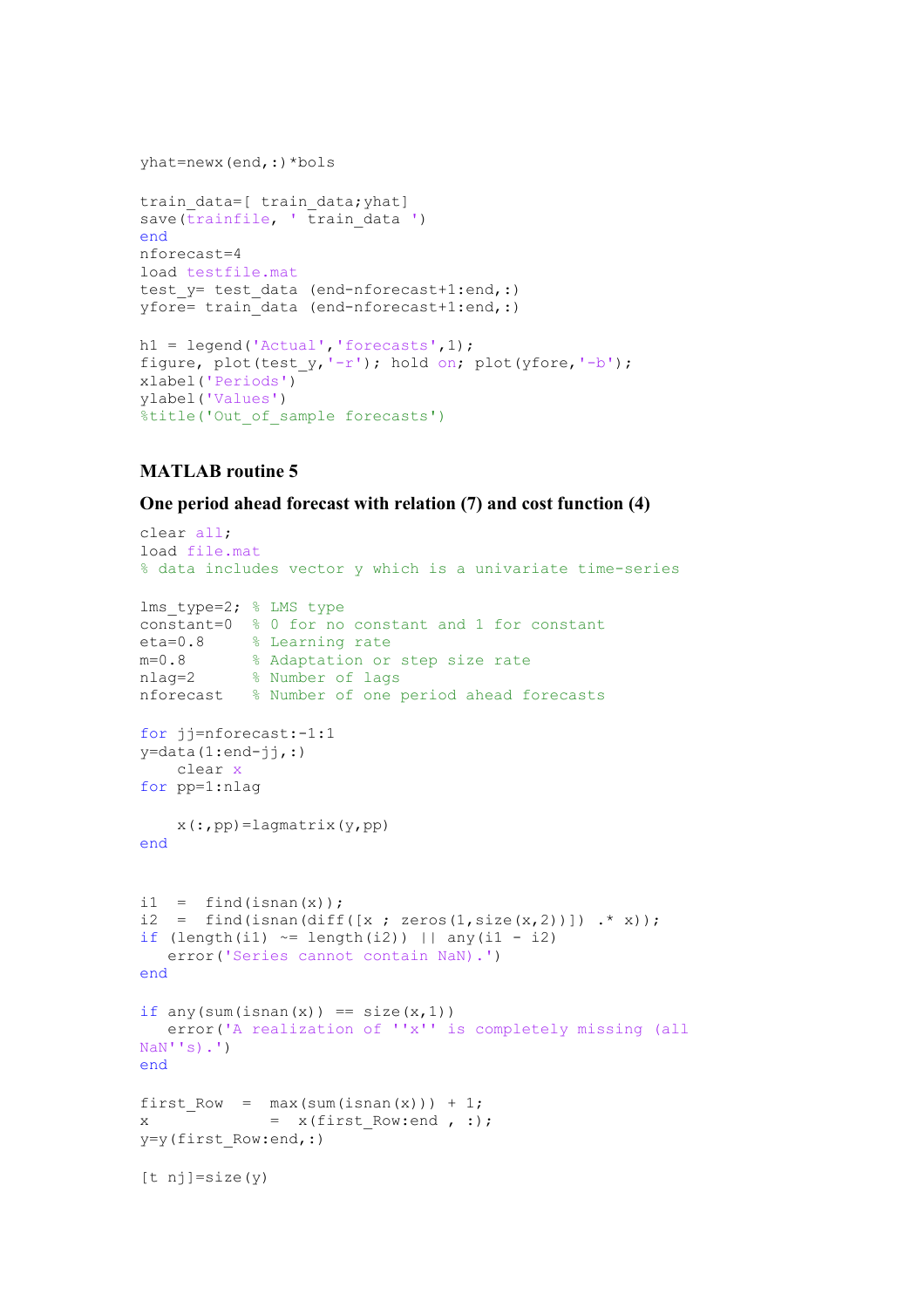```
if constant == 0x = xelseif constant == 1
x = [ones(t, 1) x];end
[nk \nni]=size(x)%num hidden=floor(ni/2+sqrt(t));
num hidden=ni
n = \text{randn}(nk, 1);
% Add noise
n = n * std(y) / (10 * std(n));d = y + n;% The dependent variable with noise
a=-0.5b=0.5%rand('state', sum(100*clock))
                                 % Resets it to a different
state each time.
rand('state',0)
                                      % Resets the generator to its
initial state.
w=a + (b-a) * rand(nk, 1);\forall w = [\text{randn}(u, 1) \text{ zeros}(u, nk1-1)];
dw = zeros(size(w))epochs=1;
maxepochs=10;
Error=10;goal error=0.005;
while (epochs<maxepochs & Error>goal error)
    Error=0:if lms type==1;
for i=\overline{1};nk,e(i) = d(i) - w(i) * x(i);w(i) = w(i) + (m*e(i) *x(i))v1(i) = w(i) * x(i)end
elseif lms_type==2;
for i=1:nk,
  e(i) = d(i) - w(i) * x(i);w(i) = w(i) + (m*e(i) *x(i)) / (x(i) *x(i))y1(i) = w(i) * x(i)end
end
Error=e*e'
w=w+eta*dw
epochs=epochs+1
```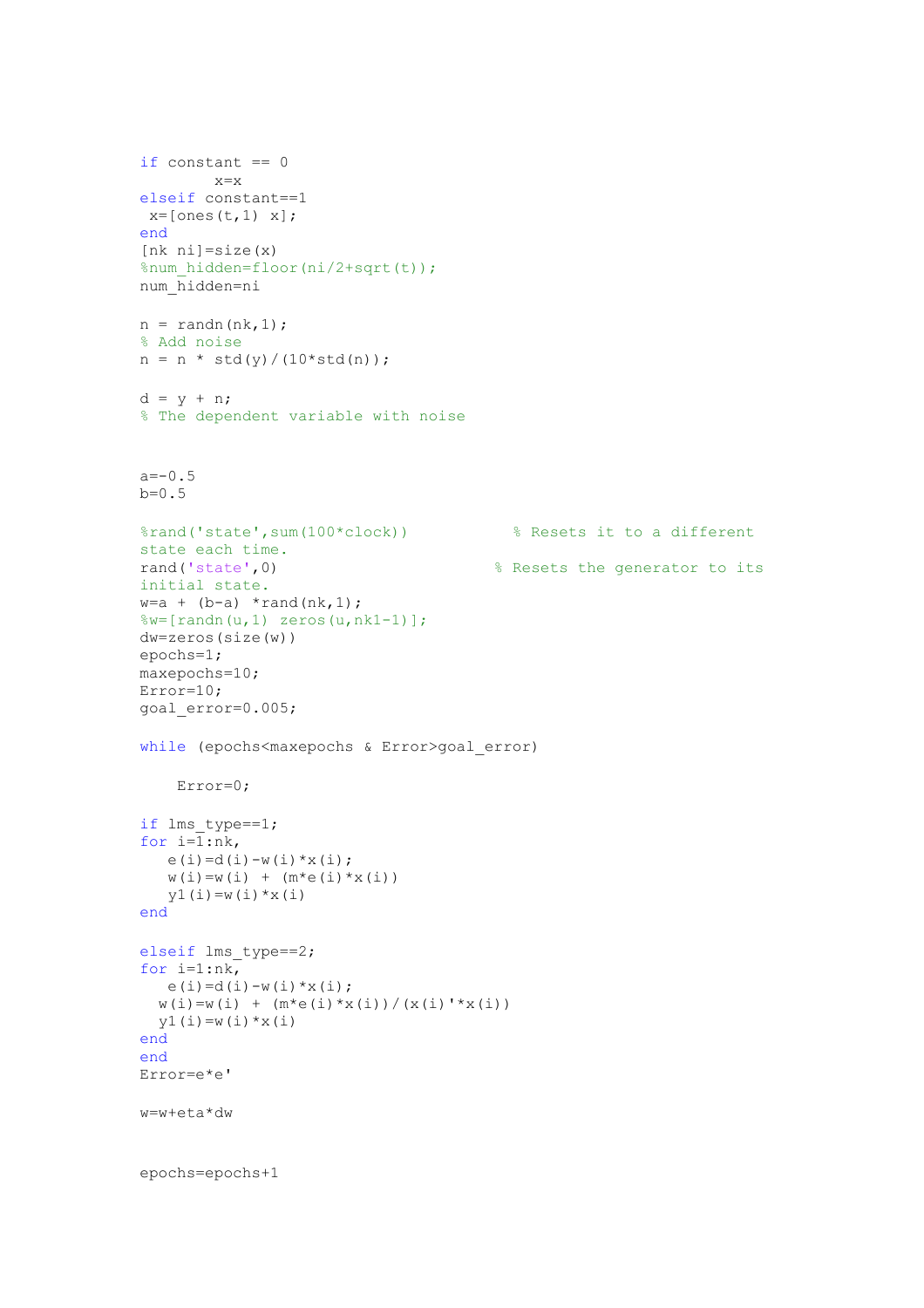```
arraygbest ( epochs ) = Error;
indexiter (epochs) = epochs;
end
yhat(jj, :)=w(i) * y(end,:)end
for iii=1:nforecast
vfore(iii,:)=vhat(end-iii+1,:)iii=iii+1
end
test y=data(end-nforecast+1:end,:)
figure, plot(y, ' - r'); hold on; plot(y1, ' - b');
xlabel('Periods')
ylabel('Values')
%title('In sample forecasts')
h1 = legend('Actual', 'forecasts', 1);
figure, plot(test_y, ' -r'); hold on; plot(yfore, ' -b');xlabel('Periods')
ylabel('Values')
%title('Out_of_sample forecasts')
h = legend('Actual', 'forecasts', 1);figure, plot (indexiter, arraygbest);
xlabel('epochs')
ylabel ('Error')
title ('Number of Epochs')
```
LMS algorithm for the day of the week effects on FTSE 100 stock returns

```
clear all;
load file.mat
% data is a matrix where the first five columns are the dummy
variables and the last is the stock returns.
lms type=1;
constant=0weights=1
nforecast=10
m=0.08 % Adaptation rate
eta = 0.08x = data(:,1:end-1)y = data (:, end)
```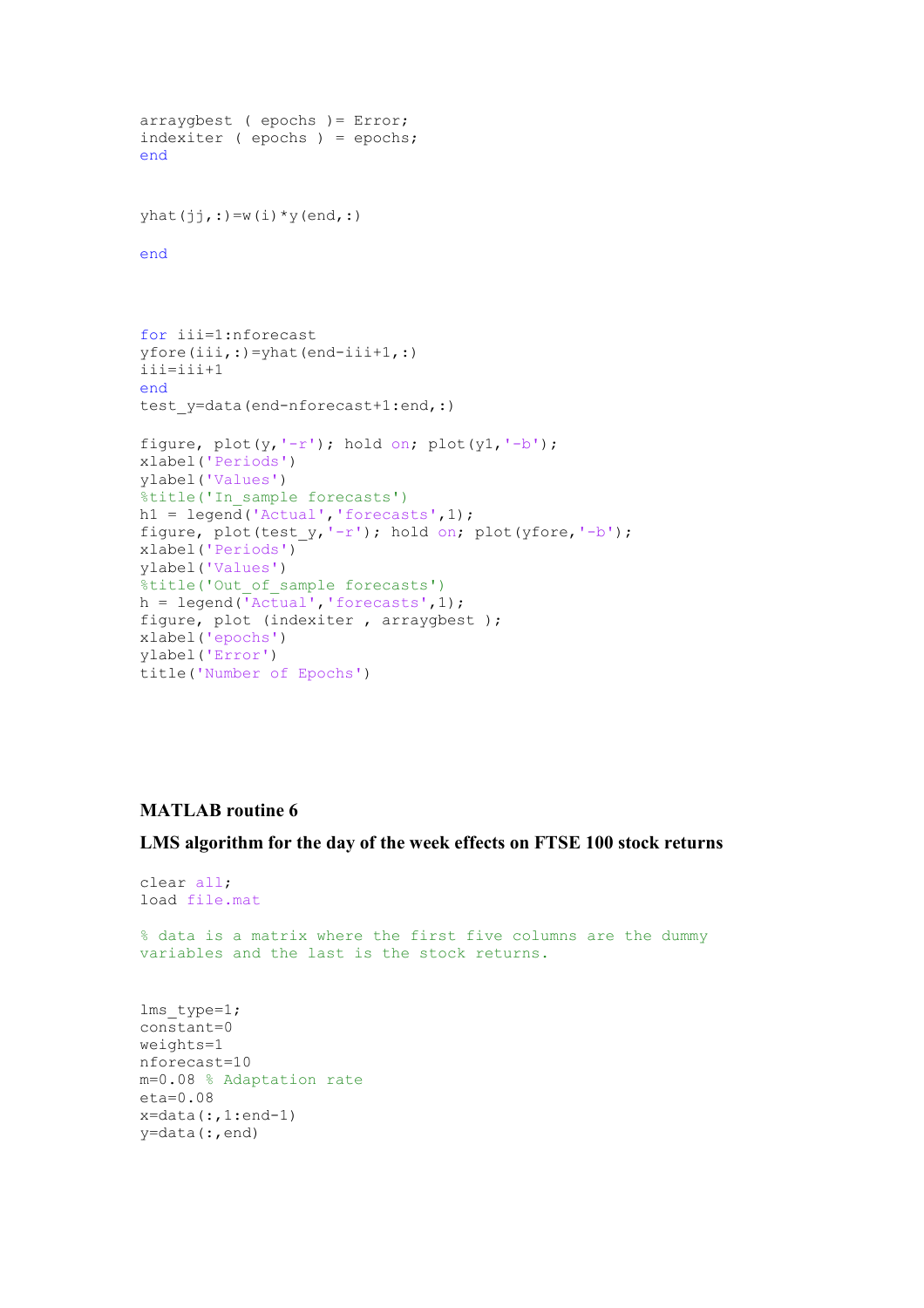```
[nk \nni]=size(x)%num_hidden=floor(ni/2+sqrt(t));
num hidden=ni
n = \text{randn}(nk, 1);
% Add noise
n = n * std(y) / (10 * std(n));d = y + n;% The dependent variable with noise
a=-0.5b=0.5%rand('state', sum(100*clock))
                                          % Resets it to a different
state each time.
rand('state',0)
                                        % Resets the generator to its
initial state.
w=a + (b-a) * rand(nk, 1);\forall w = [\text{randn}(u, 1) \text{ zeros}(u, nk1-1)];
dw = zeros(size(w))epochs=1;maxepochs=2;Error=10;goal error=0.005;
while (epochs<maxepochs & Error>goal error)
    Error=0;if lms type==1;
for i=1:nk,
   e(i) = d(i) - w(i) * x(i);w(i) = w(i) + (m*e(i) *x(i))y1(i) = w(i) * x(i)end
elseif lms_type==2;
for i=1:nk,
  e(i) = d(i) - w(i) * x(i);w(i) = w(i) + (m*e(i) *x(i)) / (x(i) *x(i))y1(i) = w(i) * x(i)end
end
Error=e*e'
for i=1:nkif isnan (w)
w(i) = 0end
end
w=w+eta*dw
epochs=epochs+1
arraygbest ( epochs ) = Error;
indexiter ( epochs ) = epochs;
end
```